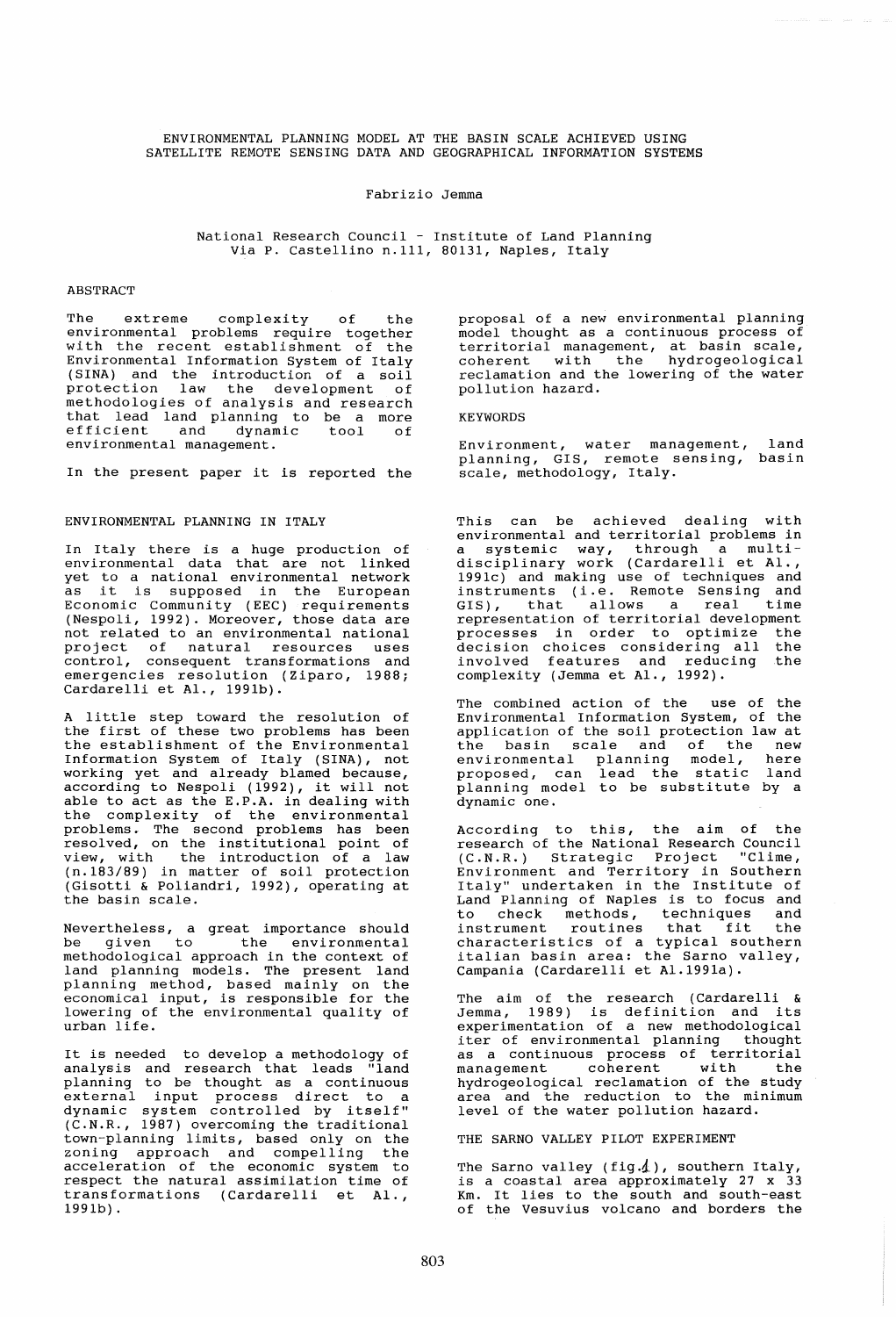Tirrenian sea. It embraces 36 Communes (fig.2), including some well-known tourist sites such Pompei, that belong to three different districts (Cardarelli et AI., 1990).

It is an area with a considerable number of environmental problems typical of the Mediterranean. Planning and environmental regulations are poorly respected. The valley is heavily built-up and contains a wide range of industry and horticulture. wide range of industry and horticulture.<br>Does not exist a sharp distinction between urban and agriculture areas and between urban and agriculture dieds and<br>within the urban class, residential, commercial and industrial are closely interlaced (Cardarelli et AI., 1990). The agricultural assets of the area is very scattered generally with fields less wide<br>than 1/3 of hectare. The field  $1/3$  of hectare. The field cultivation is of intensive type with two crops for year. The most important cultivations are wheat, rye, barley, oats, orchards, vineyards, tomatoes and flowers (mainly in greenhouses).

On the geological point of view the Sarno valley represents the extreme southern end of the Campania graben. The hydrogeological unit of the Sarno Valley comprises mainly loose piroclastic sediments and tuffs with less sea and marshy sediments (Celico., 1978). The permeability characteristics are of medium level for porosity and leaking.

Overall the region has a serious water management problem and the river system which runs down the valley is badly which runs down the varity is badiy (more than 100 millions of cubic meters per year coming from the surrounding calcareous rocks, without considering the direct water infiltration) (Cassa per il Mezzogiorno, 1983) met the water demand for the growing residential and industrial development of the area and for the extensive horticulture.

Al though discharges from industries are supposedly limited, restrictions imposed on companies are not always obeyed. The industrial pollution and the lack of adequate sewage facilities (the sewage network has been built only for the 5% of the total projected length) is putting the underground water system and the costal sea area under serious threat. Measurements of the biological pollution levels, in the main rivers of the valley and in their outlets, range from 2 to 44 times the EC limits (Ortolani & Pagliuca, 1988) .

THE ENVIRONMENTAL PLANNING MODEL

The environmental planning method of the water resources, here proposed has been water resources, here proposed has been<br>achieved making use of the classical relational data-base (RDB) architecture (Atzeni et AI., 1985; Cardarelli et AI., 1991c) throughout:

- a) analysis of the research problems;
- a) dharysis of the research problems,<br>b) data identification in term of attributes, relative domains, attributes, relative domains,<br>availability, costs, and system implementation;
- c) definition of the GIS relations necessary to methodological iter; the research
- d) normalization of the RBB architecture in order to eliminate the management anomaly and to simplify the GIS use.

Moreover it has been necessary to<br>consider the multi-disciplinary multi-disciplinary characteristic of the research subject in term of GIS relations scheme.

On the water resources point of view the<br>environmental planning study. environmental planning<br>comprehensive of anti of anti-polluting,<br>d water management guardianship and project, includes (Cardarelli et AI. *,*   $199Ib$ :

- the hydrodynamic knowledge of the subsoil;
- the knowledge of the evolution of the water polluting index through the<br>ground percolation;
- a census of all water wells (with watertables depth) and springs and<br>water use destination;
- a surface and subsoil water quality
- monitoring (for one year);<br>- a census of all activities that allow<br>water polluting hazard;
- a sewer and aqueduct status.

The data set (fig.4) has been structured in three main groups (Besio, 1991; Janssens, 1991; Jemma et AI., 1992):

- 1) the "Resources", or the natural system that represents the environmental picture in terms of potentiality and
- vulnerability;<br>2) the "Uses", o 2) the "Uses", or the anthropic system that describes the kind of use for each element of the natural system;
- 3) the "Management", or social, economic and political system that governs the previous.

Within each single group of the data scheme (fig.5) only the relevant features (subject) has been chosen, selecting the data classes (description) and their fonts (static or dynamic), forms (spatial<br>or descriptive) and attributes or descriptive) and attributes (Cardarelli et AI., 1991a). At this step it is possible to assign a weighted index to each data in order to allowed, in the next processing steps, a subjective analysis.

The data processing structure (fig. $\vec{i}$ ), planned through five successive steps, is characterized by a complexity increase contemporary with a synthesis level increment and by the possibility to process dynamic information. (Cardarelli et AI., 1991a). In this way it is possible to distinguish between a first processing level, where data integration processing rever, where data incegration<br>is absent and there is only a data modification in function of assigned<br>wariables, and upper processing levels, variables, and upper processing revers, relation with the topics to develop. (Fig. 6)

For the experimentation in the Sarno Valley 36 graphic maps (regarding the DTM and the land use of the area, the<br>hydrogeological characteristics, the hydrogeological characteristics, urban growing and the water supply and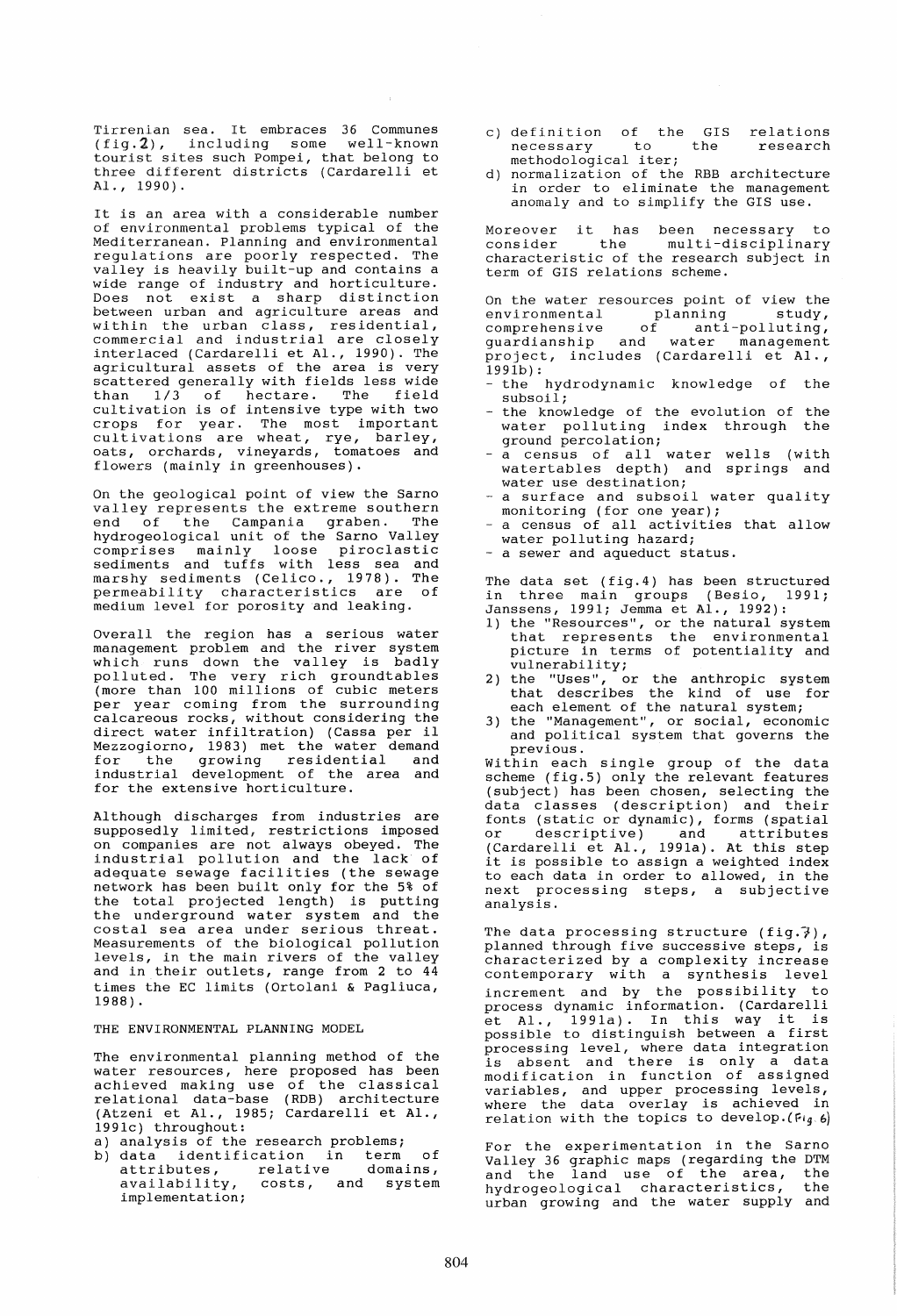sewage networks, etc.) and 38 tables (regarding the social and economic statistics) has been automated.

The data sets, organized in 27 coverages (Jemma, 1992) and processed by an Arc/Info system, give a sYnthetic picture of the real status  $(fig.\vec{z})$  of the Sarno valley in terms of the water needs and water polluting activity in the context of the environmental planning.

This final map has been achieved overlaying the potential vulnerability water pollution map, the water quality xxxxx points. The water polluting letting in map and the water pollution abuses map. Ascribing some variable (i.e. time) or making some data modification to the data set of the first processing level the final representation (fig.7) begins a trend line or a projectual option respectively.

## SATELLITE REMOTE SENSING APPLICATION

Due to the lack of up-to-date land-use information (the available cartography includes only a 1957 and 1984 topographic maps and a 1960 land-use map) the land-<br>use development of the Sarno valley in the following 9 years after the Irpinia earthquake event (23/11/80) has been detected with three LANDSAT TM scenes (1988/89 - late summer, winter and spring (1988/89 - late summer, winter and spring<br>time) and a SPOT PAN 1989 scene.

The SPOT PAN frame of 27 x 33 km has been UTM map projection system rectified (with 31 ground control points sampled, the Cubic Convolution re-sampling method with the 2nd order of transformation applied and an Erdas Disk Convolution enhance used). This image has been utilized to record the network of roads and the urban rise from 1984 to 1989, and to map the bigger industrial areas and quarries with a potential polluting activity.

The combined use of the existing cartography and the SPOT image has led (Cardarelli et AI., 1991b) to the reconstruction, through four main steps, of the urban rise model in the Sarno valley: 1) a progressive urban increase around the historical urban nucleus; 2) a following urban increase along the most important roads; 3) a linear urban melting among towns; 4) an urban spreading (today still alive) in the spreading (coday scill alive) in the<br>remaining country sides and its progressive urban density increase.

The LANDSAT TM frames of about 27 x 33 Km have been UTM map projection system rectified (with 30 ground control points sampled for each frame and the Nearest Neighbor re-sampling method with the 2nd order of transformation applied). Image classification of a very scattered built areas of heterogeneous nature has been attempted.

According to the very scattered land-use characteristic of this typical southern italian area, the combined use of LANDSAT TM and SPOT PAN imagery (Jemma, 1992) has been found quite reliable to produce a land-use supervised classification with level-I, some level-II and very few level-III classes (fig.3) of the USGS land-use and land-cover multilevel classification system (Anderson, 1976).

Multi-temporal analysis has been used to detect the seasonal changes of the fields under cUltivation. A very careful training samples evaluation on site and a<br>SPOT/LANDSAT merge has been used to<br>distinguish the residential vs. industrial classes, industrial vs.<br>greenhouses-horticultural classes and crops vs. orchards classes (Jemma et AI., 1992) .

The Euclidean distance classifier has been found more reliable than others classifier techniques to distinguish among the level-I classes (Thomas et AI., 1987). Without considering any within class variability (in this area it is very high) we selected one class at a<br>time from the most suitable scene and thresholded for each class all unclassified pixels become classified. In order to take the most variable into consideration the Maximum Likelihood consideration the naximum Einerinood<br>classifier has been used (Mather, 1987) to distinguish within the level-II land- use classes and then thresholded. Next step would include knowledge base systems application (Wilkinson et Al., 1991) in order to reduce the misclassification degree.

### CONCLUSION

The use of satellite remote sensing and geographic information systems (GIS) can lead to a better environmental management of the Sarno valley area and to more effective regional planning.

Satellite data (LANDSAT TM and SPOT PAN) have been used to derive the land-use map nave been used to defive the fund use map<br>of the area and land-use statistics which<br>can then be input to the environmental planning model of the basin, here presented, using also GIS datasets.

The GIS data processing structure is characterized by a complexity increase contemporary with a synthesis level increment of the information. An Arc/Info PC system has been used to processing 27 coverages (regarding environmental, urban, social, economic and urban, social, economic<br>administrative features).

The final map, achieved overlying of the potential vulnerability water pollution map, the water quality supply map, the water polluting letting in map and the water pollution abuses map, shows the real picture of the water needs and water polluting activity in the context of the environmental planning.

The further possibility of this dynamic environmental planning model is the continuous testing in relation with different land planning projects and the up-to-date of the system throughout the monitoring of the environmental evolution processes.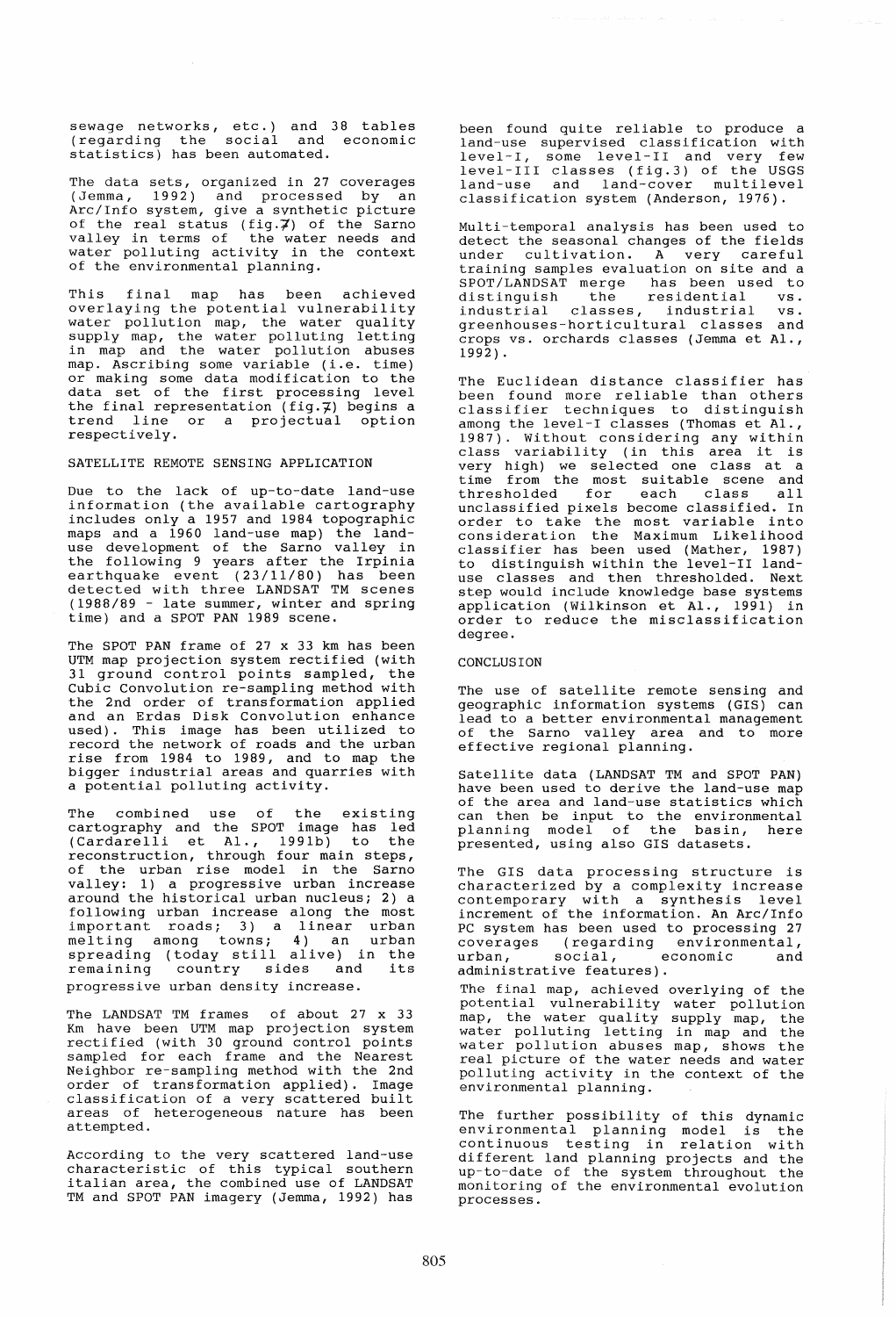### REFERENCES

Atzeni, Batini & De Antonellis, 1985. La teoria relazionale *dei* dati. Boringhieri. *Besio,* M. 1991. Object oriented GIS improving environmental campatibility in italian rural landscape planning. EGIS, Bruxelles, Belgium.

Cardarelli, U. & Jemma, F., 1989. Sperimentazione *di* nuove tecnologie ambientali per l'assetto urbanistico dell'area inapoletana. C.N.R. P.F. dell'area mapoletana. C.N.R. P.F.<br>"Clima, ambiente e territorio nel mezzogiorno". Taormina.

Cardarelli, U., Cipriano, F., Jemma, F. & Pedone, R., 1990. La Piana del Sarno: applicazione *di* nuove tecnologie per l'assetto del territorio nel contesto delle problematiche ambientali. CNR P.S. "Clima, ambiente e territorio nel Mezzogiorno". Potenza. In press.

Cardarelli, U., Cipriano, F., Jemma, F. &<br>Pedone, R., 1991a. Telerilevamento e Pedone, R., 1991a. Telerilevamento e G.I.S.: sperimentazione *di* due tecnologie per una nuova proposta *di* pianificazione territoriale della valle del fiume Sarno (Campania). XXVII Conv. Naz. Ass. It. *di*  Cartografia, Todi.

Cardarelli, U., Cipriano, F., Jemma, F. & Pedone, R., 1991b. Remote sensing and G.I.S.: Experimentation of two environmental technology tools applied to a new land planning proposal of the Sarno river valley (Southern Campania-Italy) coherent with the hydrogeological reclamation of the area. Int. Geoscience and Remote Sensing Symp. Helsinki, Finland.

..........<br>Cardarelli, U., Cipriano, F., Greco, A., Jemma, F. & Pedone, R., 1991c. Sperimentazione del telerilevamento da satellite e *dei* geographical information systems (GIS) per una nuova proposta *di*  pianificazione territoriale della valle del fiume Sarno (Campania). III Workshop "Informatica e Scienze della Terra" Sarnano (MC). In press.

Cassa per *il* Mezzoggiorno, 1983. Idrogeologia dell'Italia centromeridionale. Prog. spec. per gli schemi *idrici* nel Mezzogiorno 4/2.

*Celico,* P., 1978. Schema idrogeologico dell'Appennino carbonatico centro- mer *idi* onale. Da Mem. e Note *di* Geol. Appl. Vol. XIV. Napoli.

C.N.R., 1987. Interazione e competizione *dei* sistemi urbani con l'agricoltura per l'uso della risorsa suolo: *il* quadro regionale in Emilia Romagna. C.N.R. P.F. I.P.R.A.; Univ. Studi Bologna, Centro *ric.* prod. animale Reggio Emilia.

# Pitagora Bologna.

GISOTTI, G. & POLIANDRI, G., 1991. La legge-quadro sulla difesa del suolo n. 183/1989 ed i nuovi strumenti della pianificazione *di* bacino. Geol. Tecn. 4/91.

Janssens, P., 1991. Land related information sistems for research and planning. EGIS. Bruxelles, Belgium.

Jemma, F., Pedone, R., Burattini, M., & Greco, A., 1992. GIS and Remote Sensing in environmental planning of typical areas of southern Italy: the sarno valley (Campania), a case hystory. EGIS. Munich. Germany.

Jemma, F., 1992. Use of Remote Sensing

and GIS for the environmental planning proposal of the Sarno river valley (Campania, southern Italy). European int. space year conf. ESA/ESTEC. Munich, Germany. In press.

Mather, P.M., 1987. Computer processing of remotely sensed images, an introduction. J.Wiley & Sons.

Nespoli, G., 1992. Una rete informatica per garantire l'efficienza. GEA, V, 1. Maggioli Ed.

Ortolani, F. & Pagliuca, S., 1988. geologici e utilizzazione dell'ambiente fisico. Da<br>Napoli l'utopia *realizzabile. Ed. Quad.* realizzabile. Ed. Quad. Rad. 12.

Thomas, I.L., Benning, V.M. & Ching, N.P., 1987. Classification of remotely sensed images. Adam Hilger.

sensed images. Adam hiiger.<br>Wilkinson, G.G., Kanellopoulos, I., Kontoes, C. & Schoenmakers, R., 1991. Advances in the automatic processing of satellite imagery. EC JRC Conf. on Appl. of Rem. Sens. to Agricul. Statistic. Belgirate, Italy.<br>Ziparo, A., 1988.

Ziparo, A., 1988. Pianificazione ambientale e trasformazioni urbanistiche. Gangemi Ed. Roma.



Fig.1 The area of study.

VALLE DEL SARNO – PROVINCIE  $\sim$  ,-compared to  $\sim$ j<br>1 -9 16  $18$ Մ15  $\overline{\mathbf{4}}$ (lf Ä  $\overline{\textbf{A}}$  $\mathbb{Z}$ ä  $\bigvee$ O. :; 5 1l::~:)T .d11i1 [tJf ~ <sup>0</sup>  $\overline{P}$ ROV.AVELLINO  $\equiv$ PROV.SALERNO PROV.NAPOLI

Fig.2

| <b>SALERNO</b>                                   | <b>NAPOLI</b>                                  | <b>AVELLINO</b>               |
|--------------------------------------------------|------------------------------------------------|-------------------------------|
| 11ANGRI                                          | 19 BOSCOREALE                                  | 33 MONTORO INF.               |
| 2BRACIGLIANO<br>3 CALVANICO                      | 20 BOSCOTRECASE<br>21 CASOLA DI NAPOLI         | 34IMONTORO SUP.<br>35ISOLOFRA |
| 4 CASTEL S. GIORGIO<br>SICAVA DEI TIRRENI        | 22CASTELLAMM.DI STABIA<br>23GRAGNANO           |                               |
| <b>6CORBARA</b><br>7 FISCIANO                    | 24 LETTERE<br>25 PIMONTE                       |                               |
| <b>SIMERCATO S.SEVERINO</b><br>9 NOCERA INF.     | 26 POGGIOMARINO<br>27 POMPEI                   |                               |
| <b>IOINOCERA SUP.</b><br>11 PAGANI               | 28 S.ANTONIO ABATE<br>29 S. GIUSEPPE VESUVIANO |                               |
| 12 ROCCAPIEMONTE<br>13 S. MARZANO SUL SARNO      | 30ISTRIANO<br>31 TORRE ANNUNZIATA              |                               |
| 14 S. EGIDIO MONTEALBINO<br>ISIS.VALENTINO TORIO | 32 TERZIGNO<br>20al TRECASE                    |                               |
| 16 SARNO<br>17 SCAFATI                           |                                                |                               |
| <b>18 SIANO</b>                                  |                                                |                               |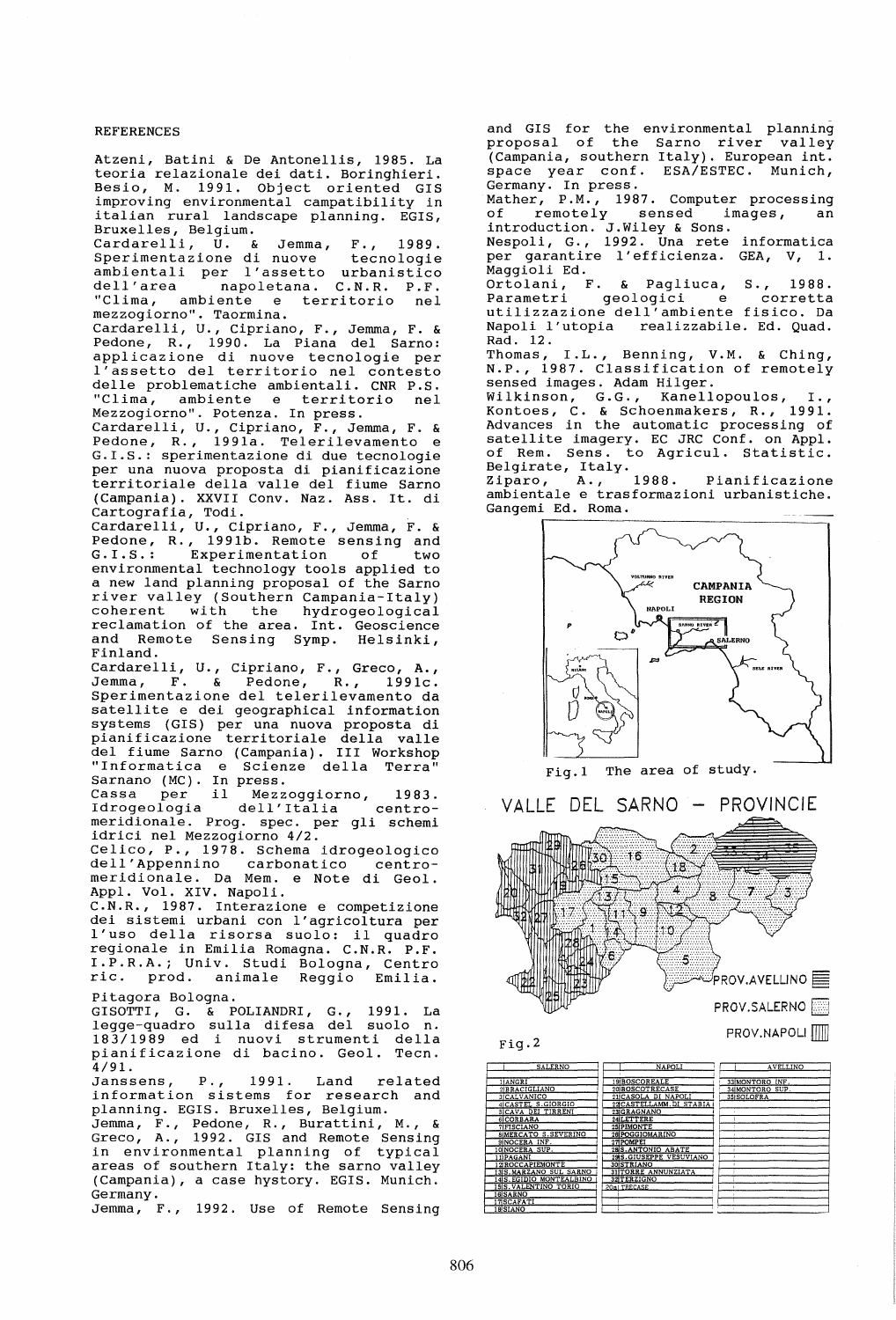|                                    | <b>RESOURCES</b>  | SOIL                 | MORFOLOGY<br><b>GEOLOGY</b> |                            |
|------------------------------------|-------------------|----------------------|-----------------------------|----------------------------|
|                                    |                   |                      | PEDOLOGY                    |                            |
| <b>RESOURCES</b><br><b>USES</b>    |                   |                      | <b>ETC</b>                  |                            |
| Anthropic system<br>Natural system |                   | VEGETATION           | <b>FOREST</b>               |                            |
|                                    |                   |                      | <b>GRASSLAND</b>            |                            |
|                                    |                   |                      | <b>ETC</b>                  |                            |
|                                    |                   | <b>WATER</b>         | <b>RAINLESS</b>             |                            |
| <b>MANAGEMENT</b>                  |                   |                      | <b>HYDROLOGY</b>            |                            |
| Social, ecomonic &                 |                   |                      | <b>HYDROGEOLOGY</b>         |                            |
| political system                   |                   | AIR                  |                             |                            |
|                                    |                   |                      |                             |                            |
|                                    | <b>USE</b>        | LAND                 | <b>URBAN</b>                | <b>SETTLING</b>            |
|                                    |                   |                      |                             | MOBILITY                   |
|                                    |                   |                      |                             | ORGANIZATION<br><b>ETC</b> |
|                                    |                   |                      | AGRICULTURAL-               | CROPLAND                   |
| Fig. 4 The data set scheme.        |                   |                      | <b>PASTURE</b>              | <b>OCHARDS</b>             |
|                                    |                   |                      |                             | <b>PASTURTE</b>            |
|                                    |                   |                      |                             | <b>INACTIVE</b>            |
|                                    |                   |                      |                             | ETC                        |
|                                    |                   |                      | <b>NATURAL</b>              | <b>FOREST</b>              |
|                                    |                   |                      |                             | <b>SHRUB-BRUSH</b>         |
|                                    |                   |                      |                             | <b>ROCKS</b>               |
|                                    |                   |                      |                             | <b>WATER</b>               |
|                                    |                   | <b>WATER</b>         | <b>WATER SUPPLY</b>         |                            |
|                                    |                   |                      | <b>SEWAGE</b>               |                            |
|                                    |                   |                      | ETC                         |                            |
|                                    |                   | AIR                  |                             |                            |
|                                    | <b>MANAGEMENT</b> | ISTITUTIONAL BORDERS |                             |                            |
|                                    |                   |                      | <b>PLANS</b>                |                            |
|                                    |                   |                      | LAWS                        |                            |
|                                    |                   | <b>ECONOMIC</b>      | PRIMARY                     |                            |
|                                    |                   |                      | <b>SECONDARY</b>            |                            |
|                                    |                   |                      | TERTIARY                    |                            |
|                                    |                   | POPULATION           | DISTRIBUTION                |                            |
|                                    |                   |                      | <b>GROWING</b>              |                            |
|                                    |                   |                      | <b>ATTIVITY</b>             |                            |
|                                    |                   |                      | SOCIAL LEVEL                |                            |
|                                    |                   |                      | AGE-SEX                     |                            |
|                                    |                   | <b>SERVICES</b>      | PUBLIC                      |                            |
|                                    |                   |                      | <b>PRIVATE</b>              |                            |

| <b>URBAN</b><br>$\alpha r$ | <b>RESIDENTIAL</b>                   | Heavily built-up (dense)    |  |  |
|----------------------------|--------------------------------------|-----------------------------|--|--|
| BUILT-UP                   |                                      | Lightly built-up (diffuse)  |  |  |
|                            | INDUSTRIAL                           | Large industrial areas      |  |  |
|                            |                                      | Extractive                  |  |  |
|                            | TRANSPORTATION                       | Major roads and Highways    |  |  |
|                            |                                      | Railroads                   |  |  |
|                            |                                      | Port areas                  |  |  |
|                            |                                      |                             |  |  |
|                            | <b>RECREATIONAL</b>                  | Auto parking areas<br>Parks |  |  |
|                            |                                      |                             |  |  |
|                            |                                      | Stadiums                    |  |  |
|                            | OPEN LAND and OTHER                  | Undeveloped land            |  |  |
|                            | MIXED                                |                             |  |  |
|                            |                                      |                             |  |  |
| <b>AGRICULTURE</b>         | CROPLAND                             |                             |  |  |
|                            | PRODUCTIVE ARBOREOUS Citrus orchards |                             |  |  |
|                            |                                      | Nut orchards                |  |  |
|                            |                                      | Vineyards                   |  |  |
|                            | OTHER AGRICULTURE                    | Flowers in greenhouses      |  |  |
| <b>RANGELAND</b>           | <b>GRASSLAND</b>                     |                             |  |  |
|                            | SHRUB and BRUSHLAND                  |                             |  |  |
|                            |                                      |                             |  |  |
| FOREST LAND                | <b>EVERGREEN FOREST</b>              | Pine                        |  |  |
|                            | DECIDUOUS FOREST                     | Oak, holm, acacia           |  |  |
|                            | <b>BURNED AREAS</b>                  |                             |  |  |
| <b>BARREN LAND</b>         | <b>EXPOSED ROCK</b>                  |                             |  |  |
| <b>WATER</b>               | STREAMS and CANALS                   |                             |  |  |
|                            | LAKES and PONDS                      |                             |  |  |

Fig 3. The land-use classification system for this area.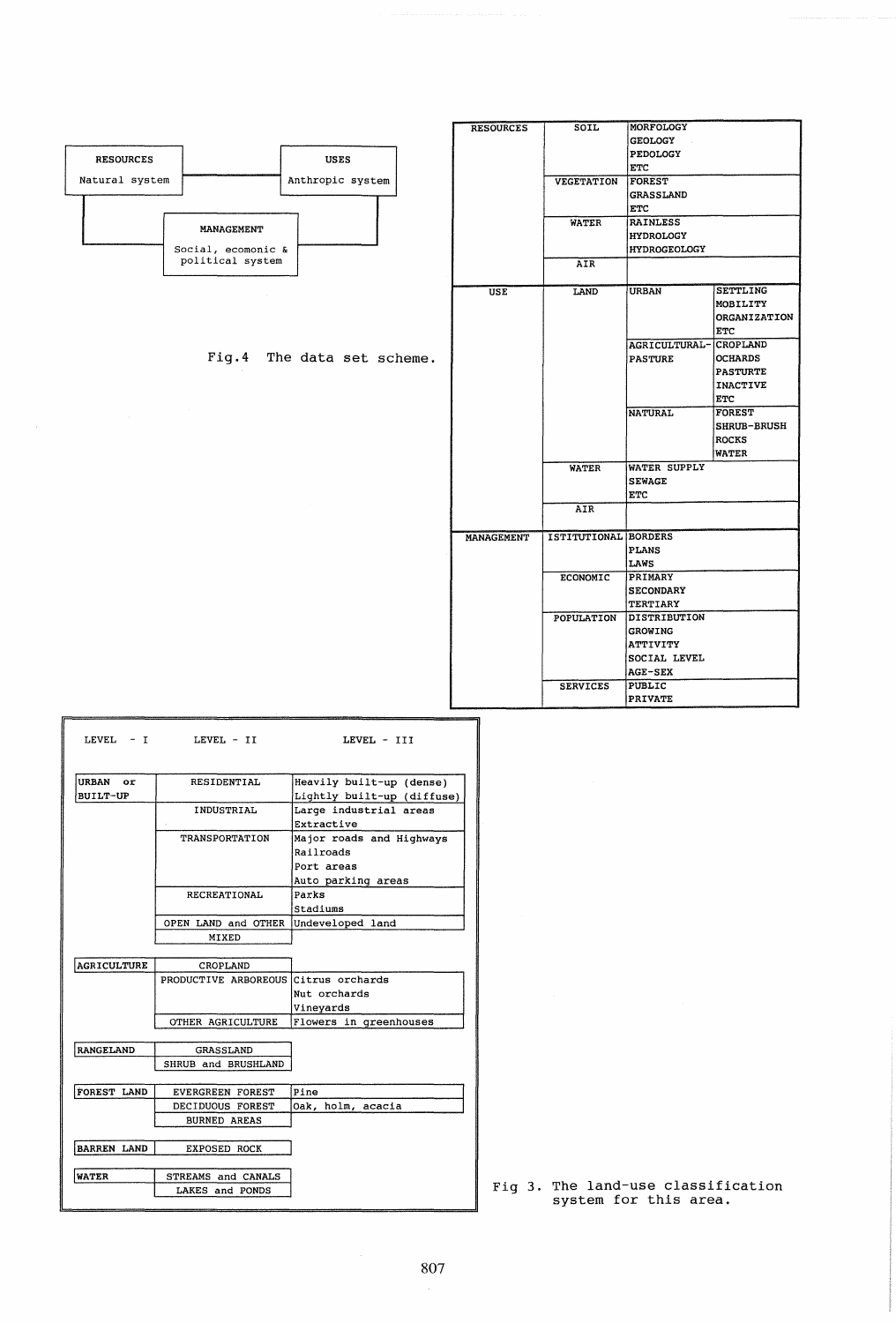|                   |                |                                | <b>DATA</b>             | <b>STRUCTURE</b> |                  |               |                 |
|-------------------|----------------|--------------------------------|-------------------------|------------------|------------------|---------------|-----------------|
| <b>SISTEM</b>     | <b>SUBJECT</b> | <b>DESCRIPTION</b>             | <b>SOURCE</b>           |                  |                  | TYPE          |                 |
|                   |                |                                |                         |                  | Geographic       |               | Description     |
|                   |                |                                | <b>STATIC</b>           | <b>DYNAMIC</b>   | <b>VECTORIAL</b> | <b>RASTER</b> | ALFANUMERIC     |
| <b>RESOURCES</b>  | Morphology     | Contour lines                  | IGMI                    |                  | Lines            |               | Elevation       |
|                   | Geology        | Lithology                      | SGN, Univ.              |                  | Polygons         |               | Borders, type   |
|                   | Hydrology      | Hydrogr. netw.                 | IGMI                    |                  | Lines            |               | Class, lenght   |
|                   | Hydrogeology   | Hydrogeol. compl. Gov., Univ.  |                         |                  | Polygons         |               | Type, area      |
|                   |                | Groundtables                   | Gov., Univ.             |                  | Lines            |               | depth,          |
|                   |                | Hydro-structure                | Gov., Univ.             |                  | Lines, points    |               | Texture, etc.   |
|                   |                | Hydrochemical Water monitoring | Univ., Priv. Monitoring |                  | Lines, points    |               | Concentr., etc. |
|                   | Meteorology    | Raininess                      | Statistics              | Monitoring       | Polygons         |               | Area, mm        |
| <b>USES</b>       | Land uses      | Agricultural                   | Req. Gov.               | Landsat, Spot    | Polygons         | OK            | Type, area      |
|                   |                | Industrial                     | <b>IGMI</b>             | Landsat, Spot    | Polygons         | OK            | Type, area      |
|                   |                | Residential                    | IGMI                    | Landsat, Spot    | Polygons         | OK            | Type, area      |
|                   |                | Extractive                     |                         | Landsat, Spot    | Polygons         | OK            | Type, area      |
|                   |                | Forests                        | Req. Gov.               | Landsat, Spot    | Polygons         | OK            | Type, area      |
|                   |                | Farms                          | Req. Gov.               | Landsat, Spot    | Polygons         | OK            | Type, area      |
|                   | Mobility       | Network                        | IGMI                    | Landsat, Spot    | Lines            | OK            | Type, area      |
|                   | Water system   | Aqueduct netw.                 | Req., Priv.             |                  | Point            |               | Type            |
|                   |                | Sewers netw.                   | Req., Priv.             |                  | Point, polygons  |               | Type            |
|                   | Solid waste    | Gathering                      | Req., Priv.             |                  | Point            |               | Type            |
| <b>MANAGEMENT</b> | Istitutional   | Borders                        | IGMI                    |                  | Polygons         |               | Area            |
|                   |                | Plans                          | Loc. Gov.               |                  | Polygons         |               |                 |
|                   |                | Laws                           | Gov.                    |                  | Polygons         |               |                 |
|                   | Socia1         | Population                     | Statistics              |                  | Polygons         |               | Many            |
|                   | Economic       | Productivity                   | Statistics              |                  | Polygons         |               | Many            |
|                   |                |                                |                         |                  |                  |               |                 |

# Fig.S Data structure within each single group of the data set scheme.

|                     | FIRST PROCESSING LEVEL |          |                  |                       |             |
|---------------------|------------------------|----------|------------------|-----------------------|-------------|
|                     |                        |          |                  |                       |             |
|                     | THEMATISM              | VARIABLE |                  | <b>REPRESENTATION</b> |             |
|                     |                        |          | Cartography      | Tables                | Charts      |
|                     |                        |          |                  |                       |             |
| 1<br>R              | Slope                  | Class    | Polygons         | % value               | % class     |
| $\overline{2}$<br>R | Stratigraphy           | Class    | Polygons         | Depth                 | % type      |
| 3<br>R              | Order                  | Class    | Lines            | Class lenght          | % class     |
| 4<br>R              | Permeability           | Class    | Polygons         | Type, charact.        | % class     |
| 5<br>R              | Water flow direct.     | Time     | Lines            | Charact.              | % type      |
| 6<br>R              |                        |          |                  |                       |             |
| 7<br>R              | <b>Water</b> quality   | Class    | Points, polygons | Charact.              | % class     |
|                     | R 8 Infiltration       | Time     | Polvgons         |                       | % time      |
|                     |                        |          |                  |                       |             |
| U<br>1              | Area decrease          | Time     | Polygons         | Agric. pollut.        | class<br>℁  |
| $\overline{2}$<br>U | Number increase        | Time     | Polygons         | Ind. pollut.          | % type      |
| 3<br>U              | Area increase          | Time     | Polygons         | typology              | % class     |
| U                   | 4 Number increase      | Time     | Points, polygons |                       | % type      |
| 5<br>U              | Area variation         | Time     | Polygons         |                       | class<br>ቘ  |
| U                   | 6 Number increase      | Time     | Polygons         | carat.                | type        |
| U                   | 7 Lengh increase       | Time     | Lines            | carat.                | type<br>¥   |
| U                   | 8 Water qual. needs    | Class    | Points, polygons | carat. type           | % class     |
| U                   | 9 Lengh increase       | Type     | Points, polygons | flow                  | % type      |
|                     | U 10 Number increase   | Type     | Points           | carat.                | % type      |
|                     |                        |          |                  |                       |             |
| G<br>$\mathbf{a}$   | Modification           | Area     | Polygons         |                       |             |
| G                   | 2 Modification         | Kind     | Polygons         | Regul. changes        |             |
| G                   | 3 Modification         | KInd     | Polygons         | Environ. change       |             |
| 4<br>G              | Number variation       | Time     | Polygons         | Age                   | class<br>g. |
| 5<br>G              | Variation              | Time     | Polygons         | Charact.              | class<br>头  |

Fig.6 First elaboration level.